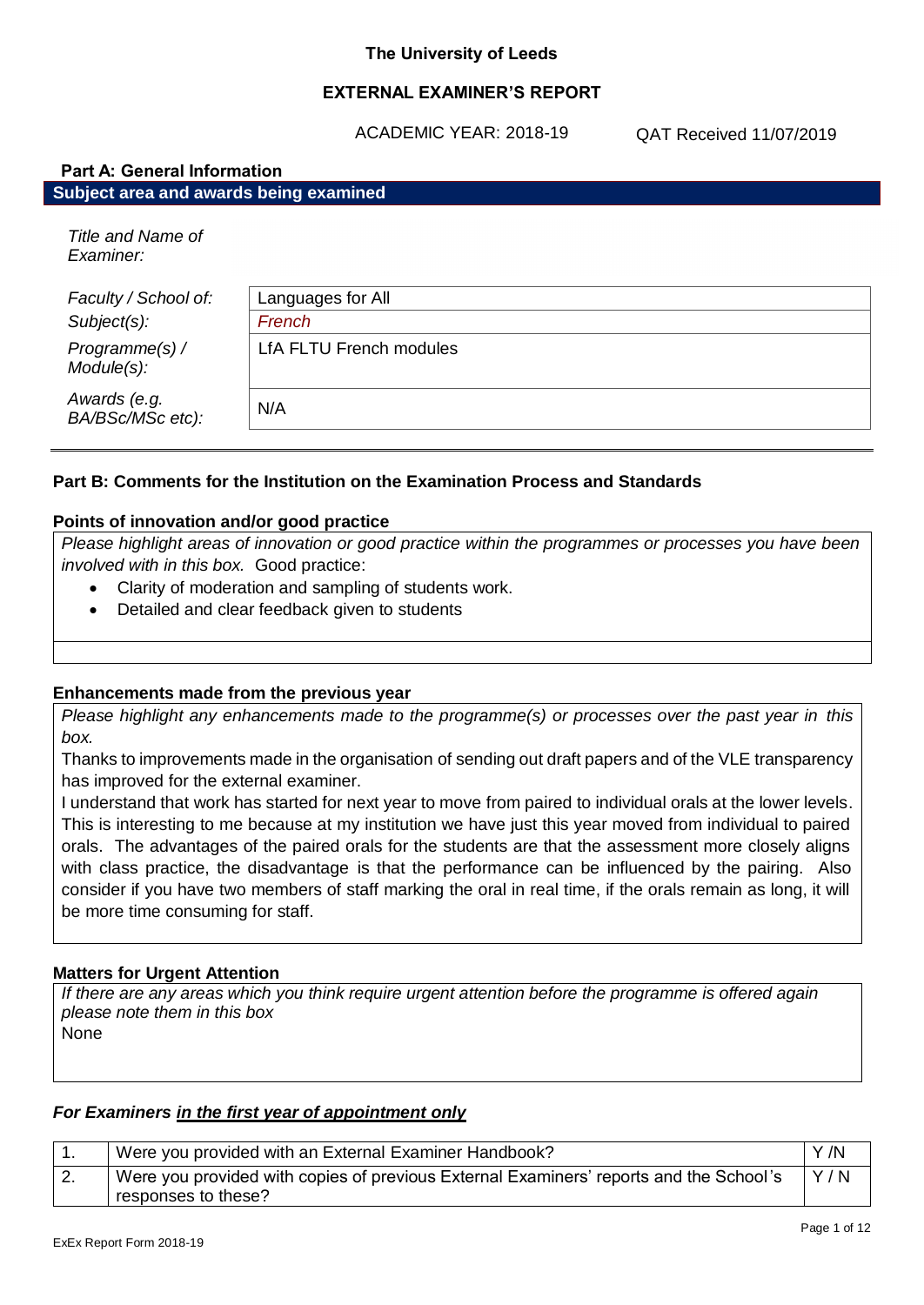# *For Examiners completing their term of appointment only*

| 4.  | Have you observed improvements in the programme(s) over the period of your<br>appointment?         |  |
|-----|----------------------------------------------------------------------------------------------------|--|
| -5. | Has the school responded to comments and recommendations you have made?                            |  |
| 6.  | Where recommendations have not been implemented, did the school provide clear<br>reasons for this? |  |
|     | Have you acted as an External Examiner Mentor?                                                     |  |

*Please comment on your experience of the programme(s) over the period of your appointment, remarking in particular on changes from year to year and the progressive development and enhancement of the learning and teaching provision, on standards achieved, on marking and assessment and the procedures of the School*

During the three years that I have acted as external examiner, the team have introduced incremental changes. Most notably the phasing out the portfolios for the beginners level to be replaced by an in class test, which has been piloted during my time as external. This change was in response to issues around plagiarism and also the sheer weight of assessment load for students and marking and feedback for staff. This is in line with other programmes offering LfA modules.

There has been year on year improvement in the organisation of samples on the VLE. This year I was able to view samples for all modules and navigate easily, which meant that the marking and moderation process is now more transparent to the external across the programme. For the first time this year, where relevant and if necessary, tutors wrote short guidance notes or asked me to look at particular samples, also helpful. My thanks to the French team for these improvements. Marking and moderation has always been carried out to a high standard.

Drafts of assessments are sent out to me by one member of staff who acts as a coordinator and this is done in a timely manner, in my first year each tutor sent me their assessments and it is much better to have them all sent by a coordinator, it also makes feeding back simpler. The assessments are well

designed and when I have had any suggestions these have been responded to appropriately. Overall the standard of students work is in line with other Languages for All programmes and every year there are examples of outstanding work at every level. The proficiency of the high performing students in the Advanced French module and the Introduction to professional French is impressive.

# **Standards**

| 8.                                                                                                                                                                      | Is the overall programme structure coherent and appropriate for the level of study?                 |   |
|-------------------------------------------------------------------------------------------------------------------------------------------------------------------------|-----------------------------------------------------------------------------------------------------|---|
| 9.                                                                                                                                                                      | Does the programme structure allow the programme aims and intended learning<br>outcomes to be met?  | Y |
| 10.                                                                                                                                                                     | Are the programme aims and intended learning outcomes commensurate with the level of<br>award?      | Y |
| 11.                                                                                                                                                                     | Did the Aims and ILOs meet the expectations of the national subject benchmark (where<br>relevant)?  | Y |
| 12.                                                                                                                                                                     | Is the programme(s) comparable with similar programmes at other institutions?                       | Y |
|                                                                                                                                                                         | Please use this box to explain your overall impression of the programme structure, design, aims and |   |
|                                                                                                                                                                         | intended learning outcomes.                                                                         |   |
| The LfA French modules have been designed in accordance with the CEFR. The topics and tasks set are<br>appropriate to the levels and clearly engaging for the students. |                                                                                                     |   |
| At all levels students have the opportunity to present topics of personal interest and they work on group<br>presentations in all but beginners' level.                 |                                                                                                     |   |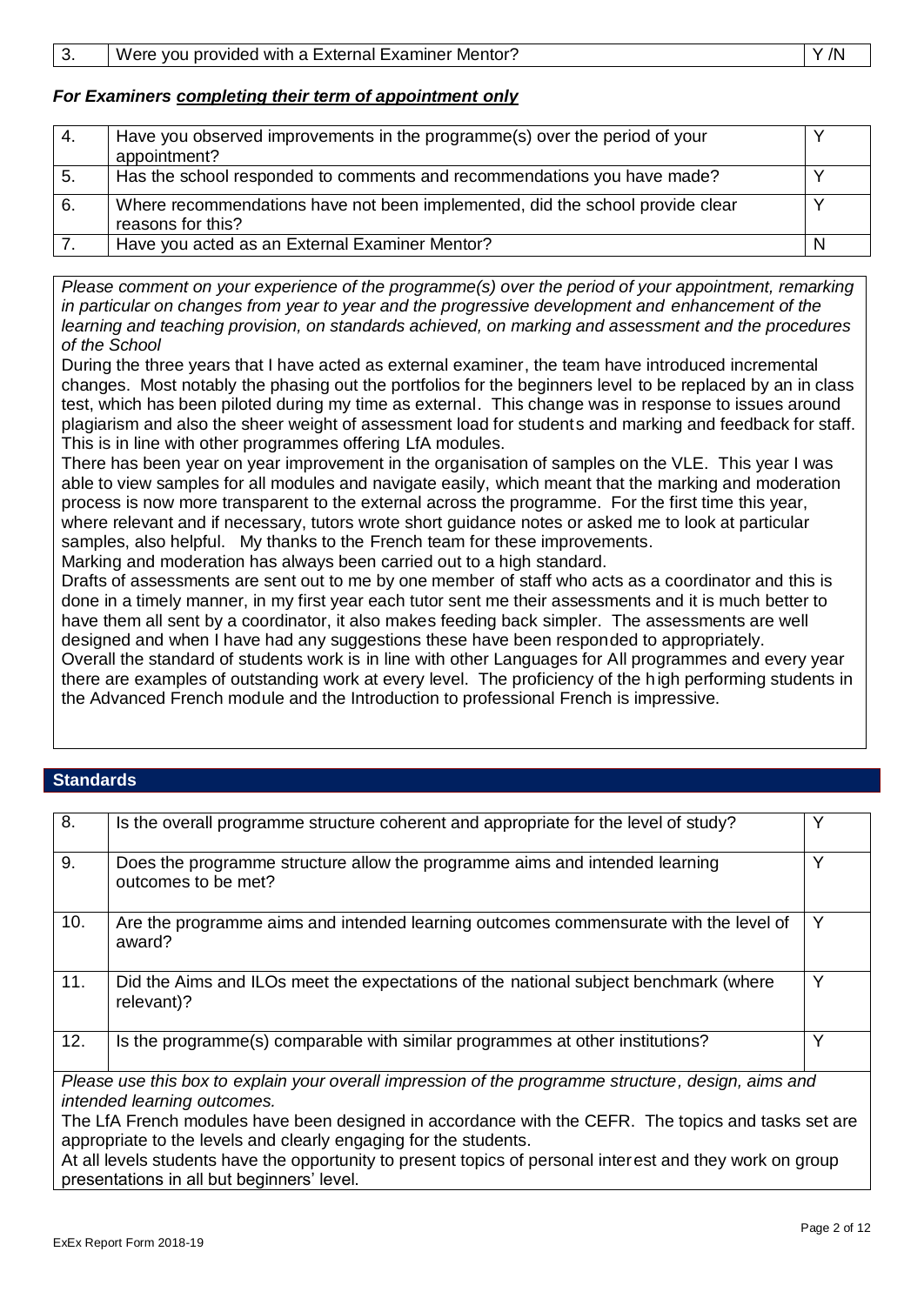|                                                                                                       | In all the 20 credit modules there is clear progression from one level to the next both in terms of language                                                                                                                                                                                                                                                                                                                                            |              |
|-------------------------------------------------------------------------------------------------------|---------------------------------------------------------------------------------------------------------------------------------------------------------------------------------------------------------------------------------------------------------------------------------------------------------------------------------------------------------------------------------------------------------------------------------------------------------|--------------|
|                                                                                                       | acquisition and outcomes.<br>In the 10 credit Beginner and Lower Intermediate modules, progression was not so clear and there is less                                                                                                                                                                                                                                                                                                                   |              |
|                                                                                                       | evidence that weaker students had really mastered the material in the speaking tasks. This year in the                                                                                                                                                                                                                                                                                                                                                  |              |
| module FLU 1329 I particular noticed that in the speaking tasks the progression between Beginners and |                                                                                                                                                                                                                                                                                                                                                                                                                                                         |              |
|                                                                                                       | Lower intermediate level was not clear.                                                                                                                                                                                                                                                                                                                                                                                                                 |              |
| 13.                                                                                                   | Is the influence of research on the curriculum and learning and teaching clear?                                                                                                                                                                                                                                                                                                                                                                         | Y            |
|                                                                                                       | Please explain how this is/could be achieved (examples might include: curriculum design informed by<br>current research in the subject; practice informed by research; students undertaking research)<br>The curriculum is current and comparable to other institutions delivering Languages for All programmes.<br>The materials are engaging and contemporary. Students have the opportunity to present their own<br>research in the target language. |              |
| 14.                                                                                                   | Does the programme form part of an Integrated PhD?                                                                                                                                                                                                                                                                                                                                                                                                      | $\mathsf{N}$ |
|                                                                                                       | Please comment on the appropriateness of the programme as training for a PhD:                                                                                                                                                                                                                                                                                                                                                                           |              |
| 15.                                                                                                   | Does the programme include clinical practice components?                                                                                                                                                                                                                                                                                                                                                                                                | N            |
|                                                                                                       | Please comment on the learning and assessment of practice components of the curriculum here:                                                                                                                                                                                                                                                                                                                                                            |              |
| 16.                                                                                                   | Is the programme accredited by a Professional or Statutory Regulatory Body (PSRB)?                                                                                                                                                                                                                                                                                                                                                                      | N            |
|                                                                                                       | Please comment on the value of, and the programme's ability to meet, PSRB requirements here:                                                                                                                                                                                                                                                                                                                                                            |              |

# **Assessment and Feedback**

| 17. | Does the programme design clearly align intended learning outcomes with assessment?                                                                                                                                                                                                                                                                                                                                                                                                                                                                                                                                                                                                                                                                                                                                                                                                                                                                                                                                                                                                                                                                                           | Y |
|-----|-------------------------------------------------------------------------------------------------------------------------------------------------------------------------------------------------------------------------------------------------------------------------------------------------------------------------------------------------------------------------------------------------------------------------------------------------------------------------------------------------------------------------------------------------------------------------------------------------------------------------------------------------------------------------------------------------------------------------------------------------------------------------------------------------------------------------------------------------------------------------------------------------------------------------------------------------------------------------------------------------------------------------------------------------------------------------------------------------------------------------------------------------------------------------------|---|
|     | Please comment on the assessment methods and the appropriateness of these to the ILOs, in particular:<br>the design and structure of the assessment methods, and the arrangements for the marking of modules<br>and the classification of awards; the quality of teaching, learning and assessment methods that may be<br>indicated by student performance.<br>The LfA French modules and assessments have been designed in accordance with the CEFR. There is<br>clear evidence that LfA tutors adhere to general university marking criteria, benchmarked against<br>assessment of particular language activities. The marking criteria are transparent and consistently<br>applied. There is good evidence of consistent and thorough moderation.<br>The core tasks assessments for some 20 credit beginners' modules (FLTU1302, FLTU1303 for example)<br>seem to be poor differentiators and the marks are sometimes very high. This is not unusual for this type<br>of test at an early stage in the course, one option could be to reduce the weighting of the core tasks from<br>30% to 20% in order to reduce the impact of the high marks on the overall final mark. |   |
| 18. | Is the design and structure of the assessment methods appropriate to the level of award?                                                                                                                                                                                                                                                                                                                                                                                                                                                                                                                                                                                                                                                                                                                                                                                                                                                                                                                                                                                                                                                                                      | Y |
| 19. | Were students given adequate opportunity to demonstrate their achievement of the<br>programme aims and intended learning outcomes?                                                                                                                                                                                                                                                                                                                                                                                                                                                                                                                                                                                                                                                                                                                                                                                                                                                                                                                                                                                                                                            | Υ |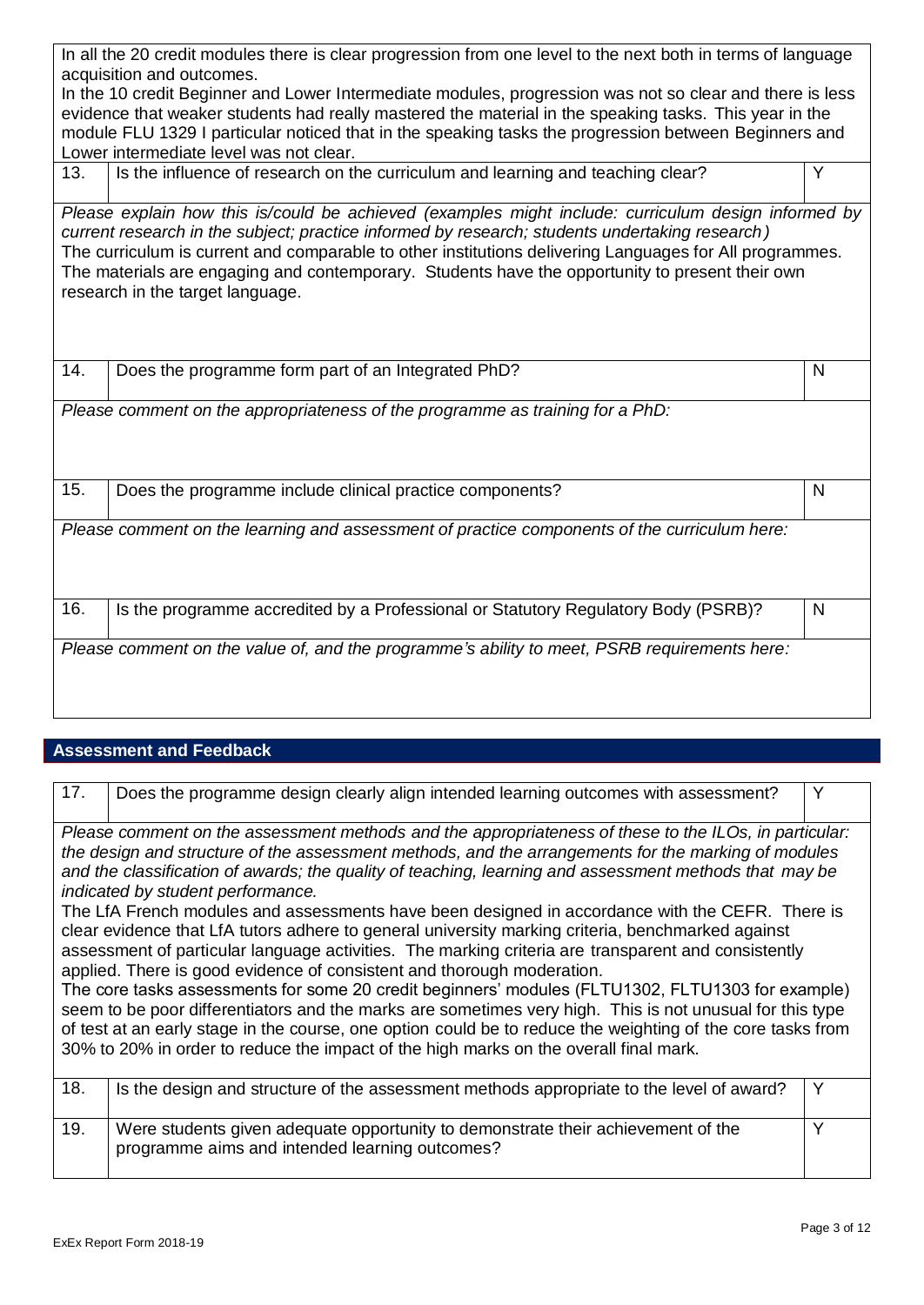*Please comment on the academic standards demonstrated by the students and, where possible, their performance in relation to students on comparable courses; the strengths and weaknesses of the students as a cohort:*

There are some excellent performances at every level and at the higher levels, students are able to speak and write freely, in the correct register, on a variety of topics.

Overall the spread of marks is good, which means that students of all abilities are able to demonstrate what they have learnt by the end of the course.

Only the 10 credit one semester modules seemed to present challenges to students in some of the groups and this appears to some extent to be linked to their linguistic background. The team might like to review these modules and how they are assessed. The speaking tasks for the module FLTU 1329 demonstrate some of the difficulties these students have in responding to questions.

*Please use this box to provide any additional comments you would like to make in relation to assessment and feedback:*

Across the programme I saw examples of very thorough and comprehensive feedback, highlighting strengths and areas for improvement for the students. An example of good practice.

# **The Progression and Awards Process**

| 20. | Were you provided with guidance relating to the External Examiner's role, powers and<br>responsibilities in the examination process?     | Y              |
|-----|------------------------------------------------------------------------------------------------------------------------------------------|----------------|
| 21. | Was the progression and award guidance provided sufficient for you to act effectively as<br>an External Examiner?                        | Y              |
| 22. | Did you receive appropriate programme documentation for your area (s) of responsibility?                                                 | $\overline{Y}$ |
| 23. | Did you receive appropriate module documentation for your area(s) of responsibility?                                                     | Y              |
| 24. | Did you receive full details of marking criteria applicable to your area(s) of responsibility?                                           | Y              |
| 25. | Were you provided with all draft examination papers/assessments?                                                                         | Y              |
| 26. | Was the nature and level of the assessment questions appropriate?                                                                        | $\overline{Y}$ |
| 27. | Were suitable arrangements made to consider your comments on assessment questions?                                                       | Y              |
| 28. | Was sufficient assessed work made available to enable you to have confidence in your<br>evaluation of the standard of student work?      | Y              |
| 29. | Were the examination scripts clearly marked/annotated?                                                                                   | $\overline{Y}$ |
| 30. | Was the choice of subjects for final year projects and/or dissertations appropriate?                                                     | N/A            |
| 31. | Was the method and standard of assessment appropriate for the final year projects and/or<br>dissertations?                               | N/A            |
| 32. | Were the administrative arrangements satisfactory for the whole process, including the<br>operation of the Progression and Awards Board? | $\overline{Y}$ |
| 33. | Were you able to attend the Progression and Awards Board meeting?                                                                        | Y              |
| 34. | Were you satisfied with the recommendations of the Progression and Awards Board?                                                         | Y              |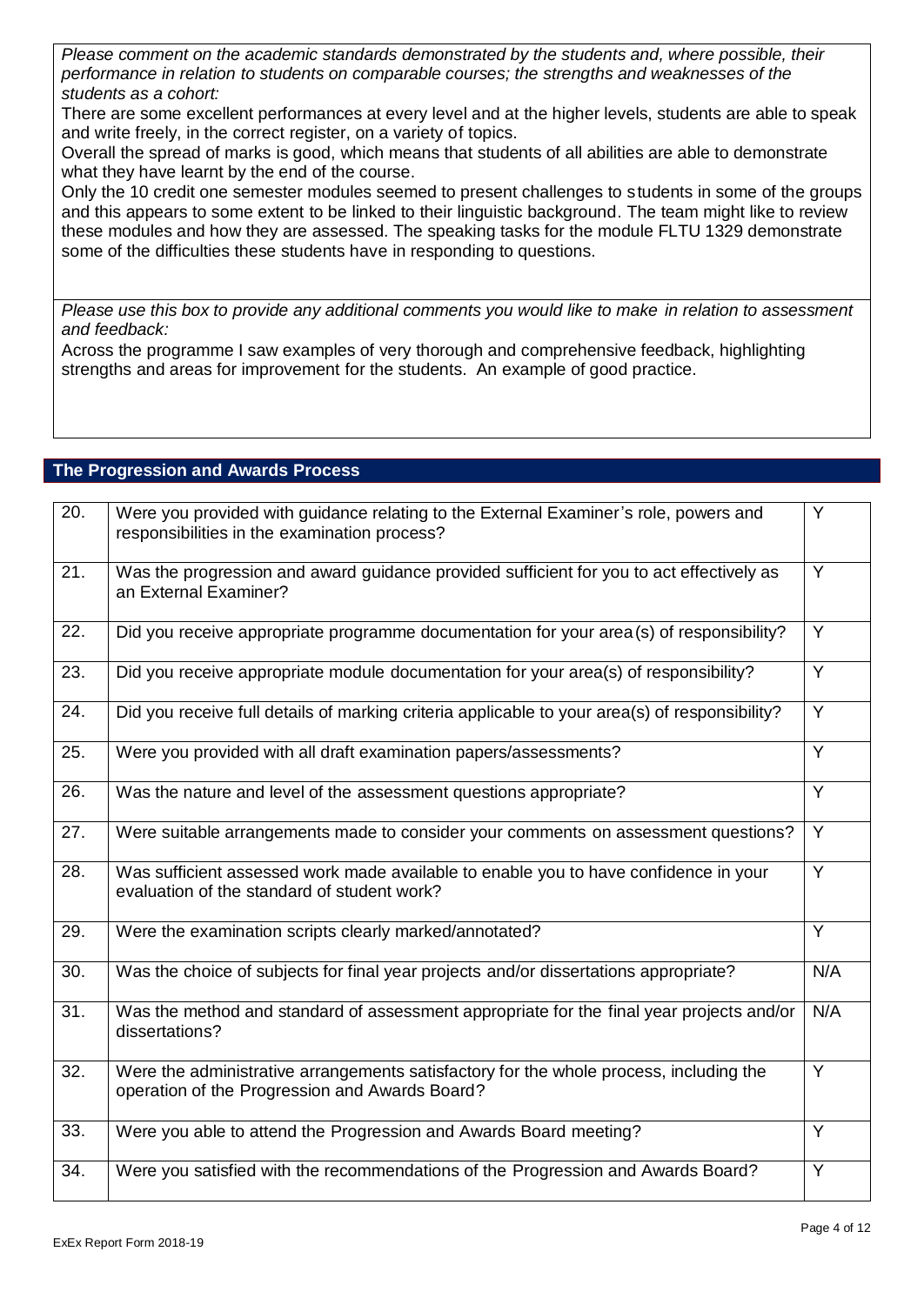| 35. | Were you satisfied with the way decisions from the School Special Circumstances                       | N/A |
|-----|-------------------------------------------------------------------------------------------------------|-----|
|     | meeting were communicated to the Progression and Awards Board?                                        |     |
|     | Please use this box to provide any additional comments you would like to make on the questions above: |     |

# **Other comments**

#### **Please use this box if you wish to make any further comments not covered elsewhere on the form**

As this is my last year as External for the LfA programme in Leeds, I would like to say how much I have enjoyed working with the French team and the discussions we have had over the years. The programme is well organised and every year there is evidence of excellence in teaching and learning. Most students perform well and are engaged, marking and feedback is also very thorough. I hope your assessment reforms next year go well and your programme continues to go from strength to strength.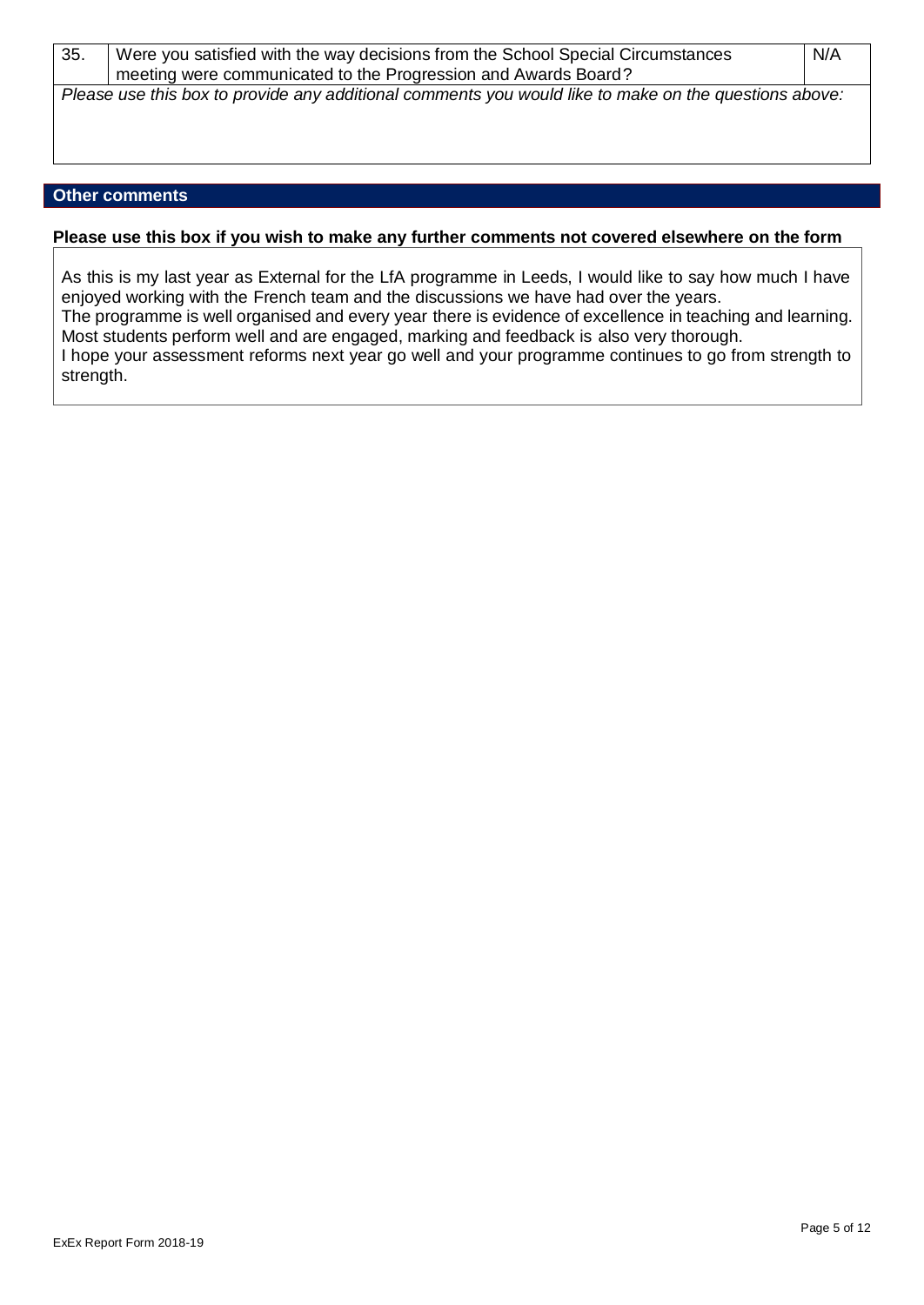# **Name of School and Head of School (or nominee)**

| Title and Name of<br>Examiner:   |                                                                            |
|----------------------------------|----------------------------------------------------------------------------|
| Subject(s):                      | French                                                                     |
| Programme(s) /<br>Module(s):     | <b>LfA FLTU French modules</b>                                             |
| Awards (e.g.<br>BA/BSc/MSc etc): |                                                                            |
|                                  |                                                                            |
| Title and Name of<br>Responder:  |                                                                            |
| Position*:                       | LCS Assessment Lead & Director of Languages for All                        |
| Faculty / School of:             | Faculty of Arts and Humanities, School of Languages Cultures and Societies |
| Address for<br>communication:    | University of Leeds<br>Leeds LS2 9JT                                       |
| Email:                           |                                                                            |
| Telephone:                       | 0113 343 3570                                                              |
|                                  |                                                                            |

*\*If the individual responding to the report is not the Head of School please state their position within the School.*

#### **Completing the School response**

The completed School response (including the full original report) must be sent directly to the External Examiner. A copy must also be emailed to the Quality Assurance Team at [qat@leeds.ac.uk.](mailto:qat@leeds.ac.uk) External Examiners should receive a formal response no later than six weeks after receipt of the original report.

# *Response to Points of innovation and/or good practice*

#### **LCS collective response:**

We are grateful to all those External Examiners (21/22) who identified evidence of innovation and/or good practice in their reports. It is clear that overall the School's programmes are regarded very positively and are identified as being of high quality. Externals were impressed with the high levels of knowledge, critical engagement, attainment and linguistic competence evidenced by our students.

In terms of innovation, Examiners highlighted new modules which better prepare students for developing research skills from as early as Level 1, modules which offered the opportunity for public engagement and new modes of assessment which were described as 'imaginative', offering students the chance to develop transferable skills.

The curriculum was described as 'dynamic', 'fresh' and 'relevant' and was commended for its coverage of contemporary developments and for being research-informed in terms of content and/or pedagogical approach. There were very positive comments on the diversity, variety and ambition of ou r modules.

The reports identified a number of areas where there is evidence of good practice: high quality research informed teaching; programmes offering a diverse curriculum which covers a broad range of disciplines; and variety of assessment styles which stretch and challenge students. The commitment to embedding research elements in our undergraduate programme was seen as an excellent means of developing students' skills in preparation for the Final Year Project (FYP). Our students' engagement with this substantial piece of work and the impressive standard of performance were also highlighted.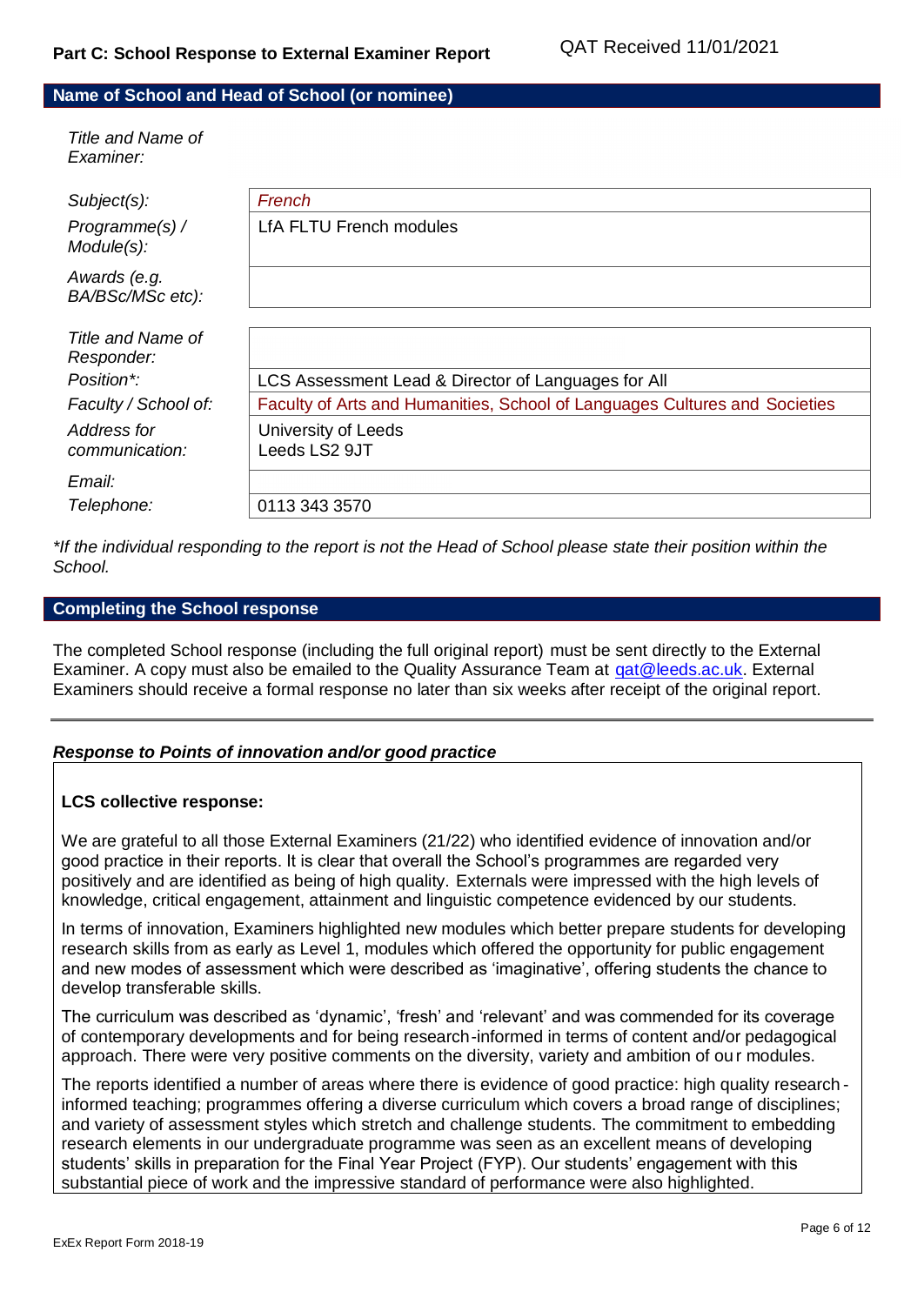Staff were commended for their commitment to their students and to refining their practice in a variety of areas. There was praise for their excellent teaching, their commitment to ensuring the curriculum is upto-date, and the quality of their guidance and feedback was seen as 'thorough', 'rich' and 'constructive'. The high level of support, particularly in helping Level 1 students' transition to the University, al so received praise.

Assessment was found to be 'rigorous'. Marking was described as 'rigorous', 'robust', 'reliable', 'thorough' and 'consistent' and similarly the moderation process was identified as 'thorough' and 'transparent'.

# **LfA response:**

It is very pleasing that the External Examiner found our French modules to be well organised and that every year there is evidence of excellence in teaching and learning. We are also very pleased to see that the External Examiner is very happy with the clarity of moderation of student work and the detailed and constructive feedback provided to students.

# *Response to Enhancements made from the previous year*

# **LCS collective response:**

Regarding enhancements from the previous year, it was encouraging to see evidence of subject areas responding to previous comments.

The reports commented on the following examples:

- research-inspired modules which are "a point of distinction" and attractive to potential students
- new modules which were a welcome addition to the curriculum and impress in terms of the design and delivery
- assessment elements which encourage students to communicate their work via public engagement
- encouraging students to formulate their own essay question at Level 2 in preparation for developing their research question for their FYP
- better use of the full range of marks
- increased use of online marking
- more assessment available on Minerva, making it easier for Externals to access the material ahead of their visit to Leeds in a time-efficient way
- a move towards less exam-based assessment and an increase in the amount of formative assessment in some parts of the School

# **LfA response:**

We are pleased that our response to the last year's report has helped the External Examiner to access materials on Minerva ahead of her visit in a time-efficient way.

# *Response to Matters for Urgent Attention*

*If any areas have been identified for urgent attention before the programme is offered again please provide a specific response to them here:*

# **LCS collective response:**

Four matters for urgent attention were identified:

1. Two External Examiners raised concerns regarding the procedures for marking and moderating the FYP. As discussed at the MODL Exam Board, which was attended by one of the External Examiners who expressed concern, the School is proactively reviewing the procedures for marking and moderating the FYP now that it has been running successfully for three years. The FYP should be seen a s a Schoolwide module and this is the approach that will be taken from 2019-20. With this in mind, the size of the moderation team is to be increased to enable timely moderation across the School and to ensure consistency of marking. Please see the institutional response.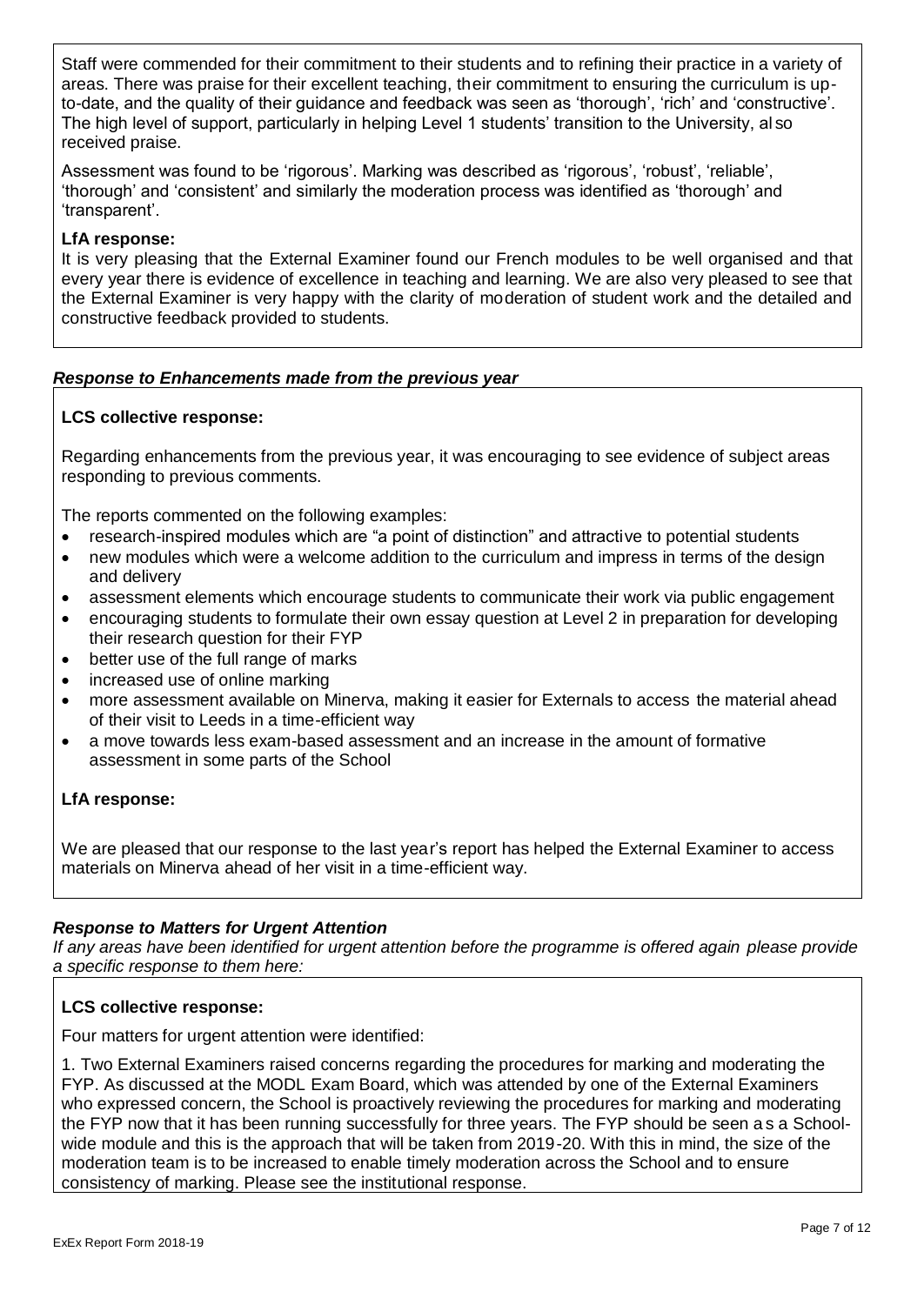2. Two External Examiners commented on the withdrawal of programmes and expressed their regret about the decision. These decisions were taken by the School with much regret following consistently low recruitment. It is hoped, however, that our new undergraduate programmes in Languages and Cultures will both protect and strengthen our disciplines – and we are actively discussing ways to enhance access and widen participation – not least by reconsidering the binary distinction between languages taught ab initio and from advanced levels. We are also considering ways in which we might innovate in our taught postgraduate offer. We are exploring opportunities to make greater use of the existing MA in Social Research, which forms the foundational part of the ESRC-funded White Rose Doctoral Training Partnership (WRDTP) and provides a route for conversion from arts and humanities study at undergraduate level towards social science research. Our students will continue to be able to undertake Masters by Research as part of our School-wide programme and that this will form a solid foundation for PhD study.

3. One External Examiner commented on the difficulty matching coursework on Turnitin with the information on the marksheet. Greater use of the Student ID would address this issue. This will be discussed with the relevant Subject Area.

4. The fourth matter concerned a discrepancy between markers - this will be addressed in the Subject Area concerned.

# **LfA response:**

N/A

# *Response to questions 1-7 (and related comments)*

*Schools may provide a general response; however, where Examiners raise specific points these must be addressed individually:*

# **LCS collective response:**

We are very grateful to those External Examiners who have reached the end of their term of appointment. We thank you for your support, feedback, suggestions and collegiality during your tenure. We are also very grateful to those of you who acted as mentors for External Examiners who are new to the role.

It is very pleasing to have positive feedback on the FYP and in particular the diversity of topics offered and the students' engagement with our research ethos. Regarding moderation, we are currently reviewing the process but remain of the view that School-wide moderation is important for a number of reasons, not least of all because it should be regarded as a School module.

We appreciate the positive comments on the high standard of learning and teaching, student performance, greater transparency in the marking and moderation processes, and feedback which feeds forward to enhance student learning and performance.

As suggested by one of our Externals, since moving to the 0-100 marking scale and being encouraged to use the full scale, we will continue to monitor the impact of marks at the higher end of the scale. We will also compare mark ranges and profiles across the School to ensure we have a School-wide sense of the distribution of marks.

# **LfA response:**

We appreciate the External Examiner's positive comments on the high standard of our marking and moderation. It is also satisfying that the External Examiner observed that overall the standard of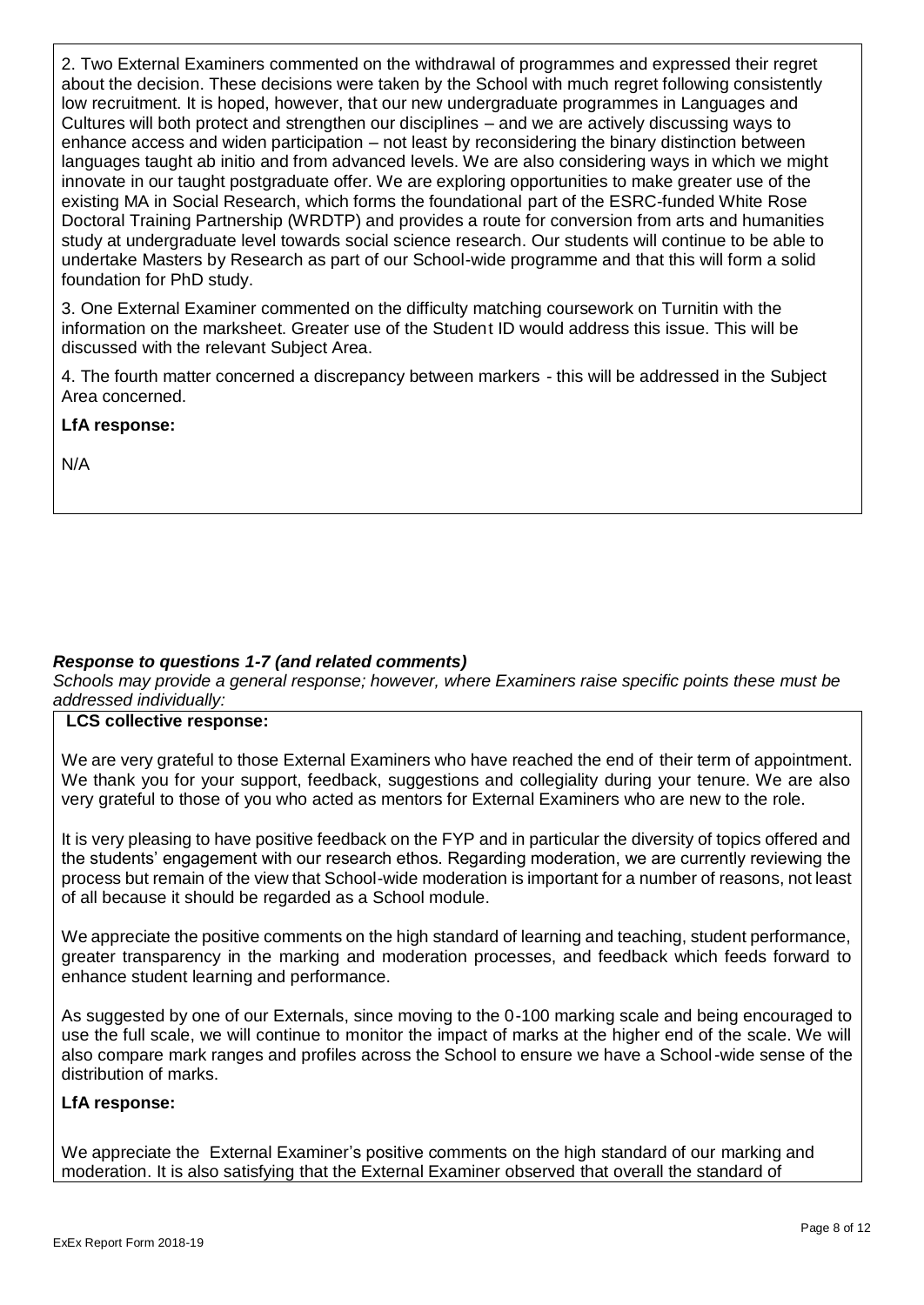students' work is in line with other Languages for All programmes, and that every year there are examples of outstanding work at every level.

#### **Standards**

#### *Response to questions 8 to 16 (and related comments)*

*Schools may provide a general response; however, where Examiners raise specific points these must be addressed individually:*

# **LCS collective response:**

It is once again very pleasing to have confirmation of the strong influence of Research on the teaching at all levels of our programmes and for our approaches to Learning and Teaching to be recognised as inspiring students to engage in their own research. Our programmes are seen as well designed, balanced, diverse and yet intellectually coherent. The ILOs are confirmed as consistent with the level of award and meet the expectations of subject benchmarks. The assessment is perceived as well designed and effective in enabling students to demonstrate their achievement of the ILOs. It was felt that there is clear progression too. Student performance is confirmed as comparable to that of similar institutions. The curriculum emphasises critical thinking and independence and encourages students to take responsibility for their learning. The range of topics chosen for the FYP reflect the diversity of staff research interests in the School. The quality of the supervision of the FYP was commended.

One External encouraged staff to explore how our students can showcase their work. In this context we note the very positive engagement with the School-wide FYP conference at which all students have the opportunity to present and to receive feedback on their work from peers and tutors. We will also continue to encourage students to participate in the University's annual UG Research Experience to share ideas regarding further opportunities.

Another External commented on the 'deep knowledge' of the subject matter and of relevant teaching methods and encouraged staff to disseminate their practice more widely. Here we note the priority given by the School to supporting scholarship – and the opportunities given for dissemination through both local events and publications – as well as financial support provided for activities further afield.

One External questioned the 'extensive use of formal exams above other forms of assessment' – this will be addressed by the relevant Subject Area but this is one of the aspects which the University's Leeds Expectations for Assessment and Feedback project is expected to highlight.

Regarding marking, one External felt that the marking of the essay component was rather harsh and should be reviewed – this will be addressed by the relevant Subject Area.

Progression was raised by one External with respect to 10-credit language modules – this will be addressed by the relevant Subject Area. On a positive note, it was pleasing to see recognition of the 'perfect example' of integrating research skills into language learning and evidence of students developing a deeper awareness of the culture and society.

# **LfA response:**

The External Examiner noted the core tasks assessments for some 20 credit beginners' modules (FLTU1302, FLTU1303 for example) seem to be poor differentiators and the marks are sometimes very high. This is not unusual for this type of test at an early stage in the course, one option could be to reduce the weighting of the core tasks from 30% to 20% in order to reduce the impact of th e high marks on the overall final mark.

In response to the external's recommendation, the weighting of the core tasks (for Beginners & Elementary) have been reduced from 30% to 20% from this academic year 2019-2020.

 The External Examiner observed that the 10 credit modules one semester seemed to present challenges in some of the groups and this appears to some extend to be linked to their linguistic background. In response to this comment, tutors will actively encourage students to consolidate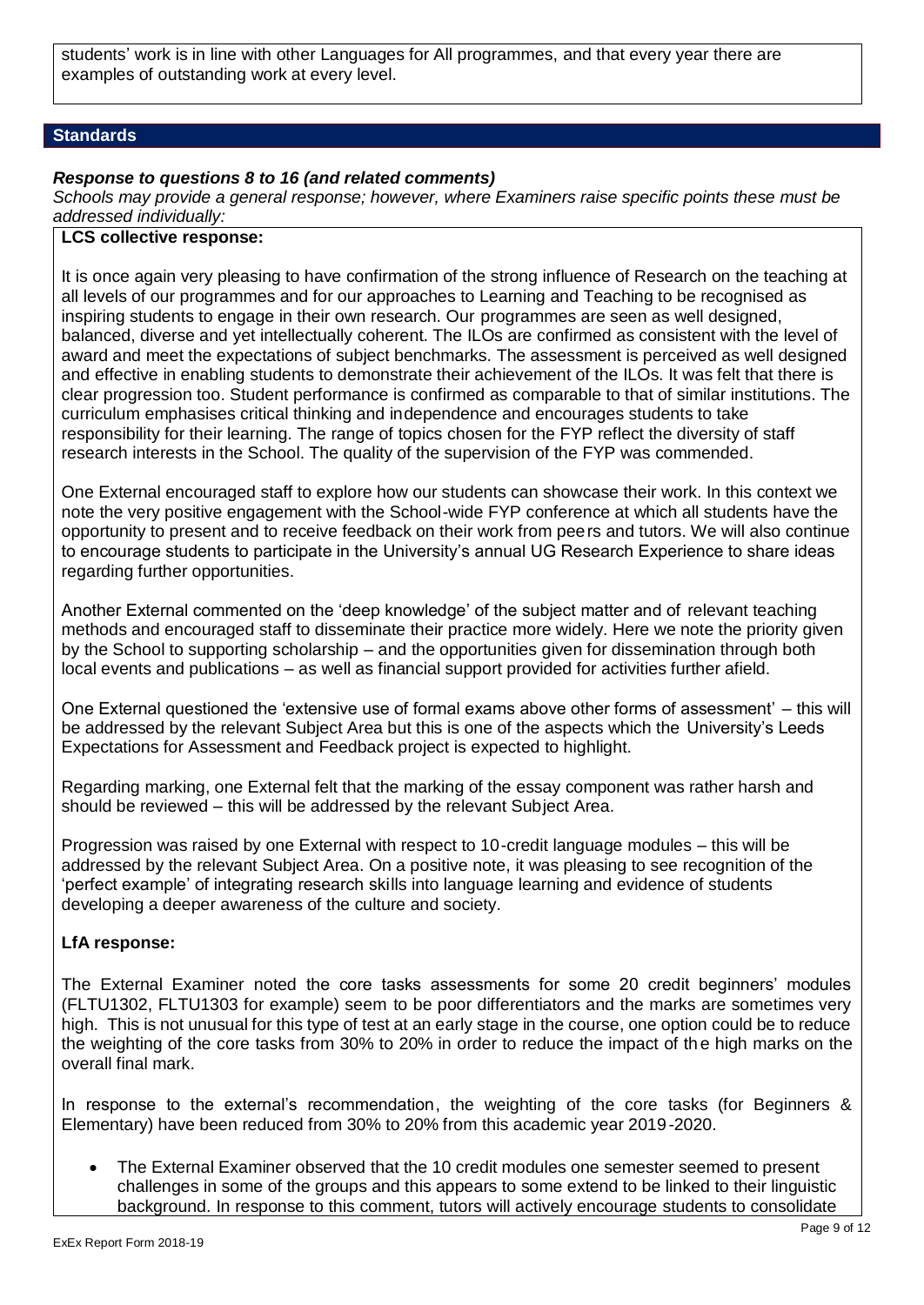and extend the learning done in class by uploading supplementary digital learning materials on Minerva and providing additional one-to-one consultation.

- The External Examiner suggested that the team might like to review these modules and how they are assessed. The speaking tasks for the module FLTU 1329 demonstrate some of the difficulties these students have in responding to questions. In response to the external's recommendation, the speaking task has now been removed from the 1329 module, and replaced with a writing task.
- The External Examiner remarked that this year in the module FLU 1329, in the speaking tasks the progression between Beginners and Lower intermediate level was not clear. This year due to the high number of students enrolling on this module in semester 1, a second group (1329-Group 2) was created for a group of exchange students with a common mother tongue (Mandarin) who had been struggling in the first 1329 group. We recognised that some of these students would need greater support and a revision has been provided to get them up to the level required. This year, no second group was created. 1329 students are all taught at Lower Intermediate level. Exchange students who wish to enrol on a 10-credit module at elementary level are now being allowed by their home university to enrol on the 20-credit elementary module.

#### **Assessment and Feedback**

#### *Response to questions 17 to 19 (and related comments)*

*Schools may provide a general response; however, where Examiners raise specific points these must be addressed individually:*

#### **LCS collective response:**

It is encouraging to note that our assessment and feedback processes and the quality of marking are deemed robust. Marking and moderation processes are described as 'rigorous', 'consistent', 'detailed; and 'transparent'.

The variety of assessment tasks was praised, with the assessment allowing students to demonstrate their learning. Module moderation procedures are seen as robust, clear, well documented and thorough. Marking was felt to be fair and transparent and moderation was felt to be detailed and transparent – there is clear evidence of improvement in this area. Overall student performance was seen as very good with some students performing "exceptionally well'; some of the work in the target language, in spoken and written form, was seen as particularly impressive. Feedback was often described as 'excellent' and was praised for being framed in a positive, supportive way to the student.

We welcome the Examiners' suggestions which included reviewing the rubric for the FYP marking which refers to first and second markers; ensuring that the External is provided with a full set of module marks which includes the average mark; seeking to motivate students who are keen to complete their FYP in the target language; mapping the assessment timeline for students indicating the pressure points; including a broader range of formative assessments to develop transferable skills; making greater use of online marking and feedback; ensuring at least two feed forward points in the feedback.

One External commented on the time commitment required for the individual supervision of FYPs. While this workload is reflected in the School's workload model, the time dedicated to all activities is something we keep under active consideration.

The FYP moderation processes are seen as 'problematic' by a few of our External Examiners. This will be addressed in 2019-20 and one key focus will be on the School taking ownership of the process so it does not sit with Subject Areas given that it is a School module. There was also a suggestion that the School should review the policy of allowing the supervisor to comment on a restricted draft – this will be reviewed in line with University guidelines on this aspect.

One External's comments on the marking of text production i.e. while it is 'not too generous … it seems to be at the upper limit', will be addressed by the relevant Subject Area.

There was a comment about the use of examination feedback. The School's policy, as per the CoPA 5.4, is to make examination feedback available and information on this should be in the relevant Module Handbook.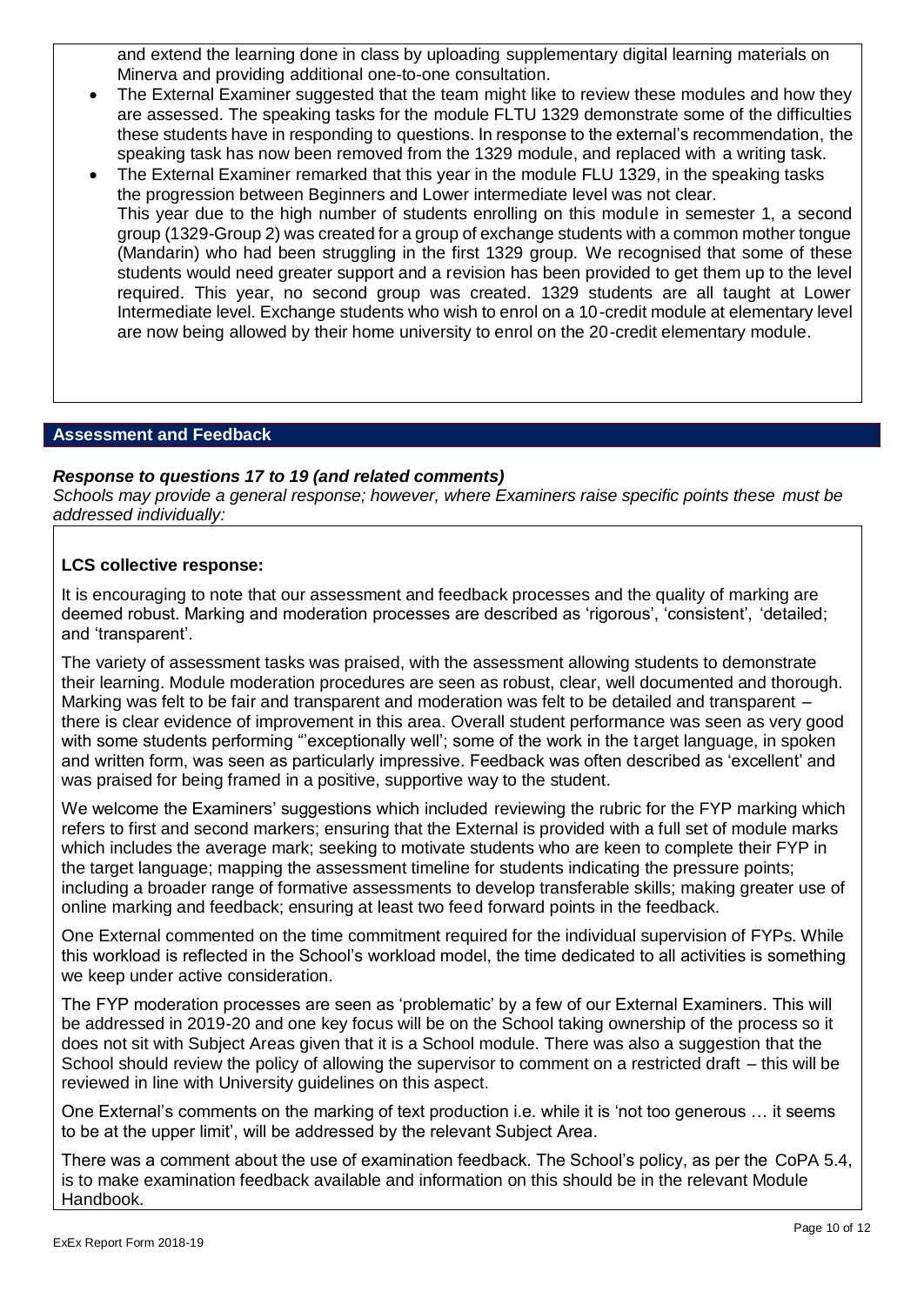There was also a comment about 'harmonising the appearance … of the VLE' – the new University Minerva template should achieve this.

# **LfA response:**

We are very pleased that the External Examiner found that there are some excellent performances at every level, and that students are able to speak and write freely, in the correct register, on a variety of topics.

We will continue to do all we can to ensure that students of all abilities are able to demonstrate what they have learnt in their course.

#### **The Progression and Awards Process**

# *Response to questions 20-35 (and related comments)*

*Schools may provide a general response; however, where Examiners raise specific points these must be addressed individually:*

#### **LCS collective response:**

It was very pleasing to have feedback on our exam boards, confirming that the Boards were run in a smooth and professional manner and were conducted 'appropriately with transparency' Decisions made 'carefully and fairly' and staff were thanked for their 'openness and transparency' during the scrutiny process. It is appreciated that the preparation for the Boards which ensures their smooth-running is recognised.

Greater use of online marking and greater availability of material on Minerva had assisted Examiners with the task of looking at materials and student work ahead of their visit. The University's new Minerva template will help address requests for greater consistency.

We appreciate the positive feedback on the level of support from both support and academic staff. This was described as 'outstanding' with arrangements and processes carried out with 'great efficiency'.

We are grateful for the suggestions regarding enhancements to our procedures and processes for the FYP. Regarding the feedback from one of the Externals who attended the MODL Exam Board which includes the FYP, as discussed, the School will review its procedures for the FYP and the module will be treated as the School module which it is. The size of the moderation team will increase to enable timely moderation across the School. We will review the hand in date and consider whether moving it forward would resolve the issue of the time pressure for marking and moderation to be completed and we will consider whether it is possible for supervisors not to mark FYPs, taking the University's guidelines into consideration. We will clarify the moderation procedure to avoid the issues experienced this year. We will work towards achieving greater flexibility in the way that second markers are appointed i.e. according to their expertise. We plan to continue to invite two Externals to take part in the Board and to feed into the decision-making and discussions. We will ensure that FYP marks are not released to students ahead of the MODL Exam Board.

We would like to take this opportunity to thank our External Examiners for the vital role they play in subject exam boards in terms of ratifying module marks and providing the opportunity to discuss matters of comparability of student performance at module level with national benchmarks and other UK institutions.

# **LfA response:**

N/A